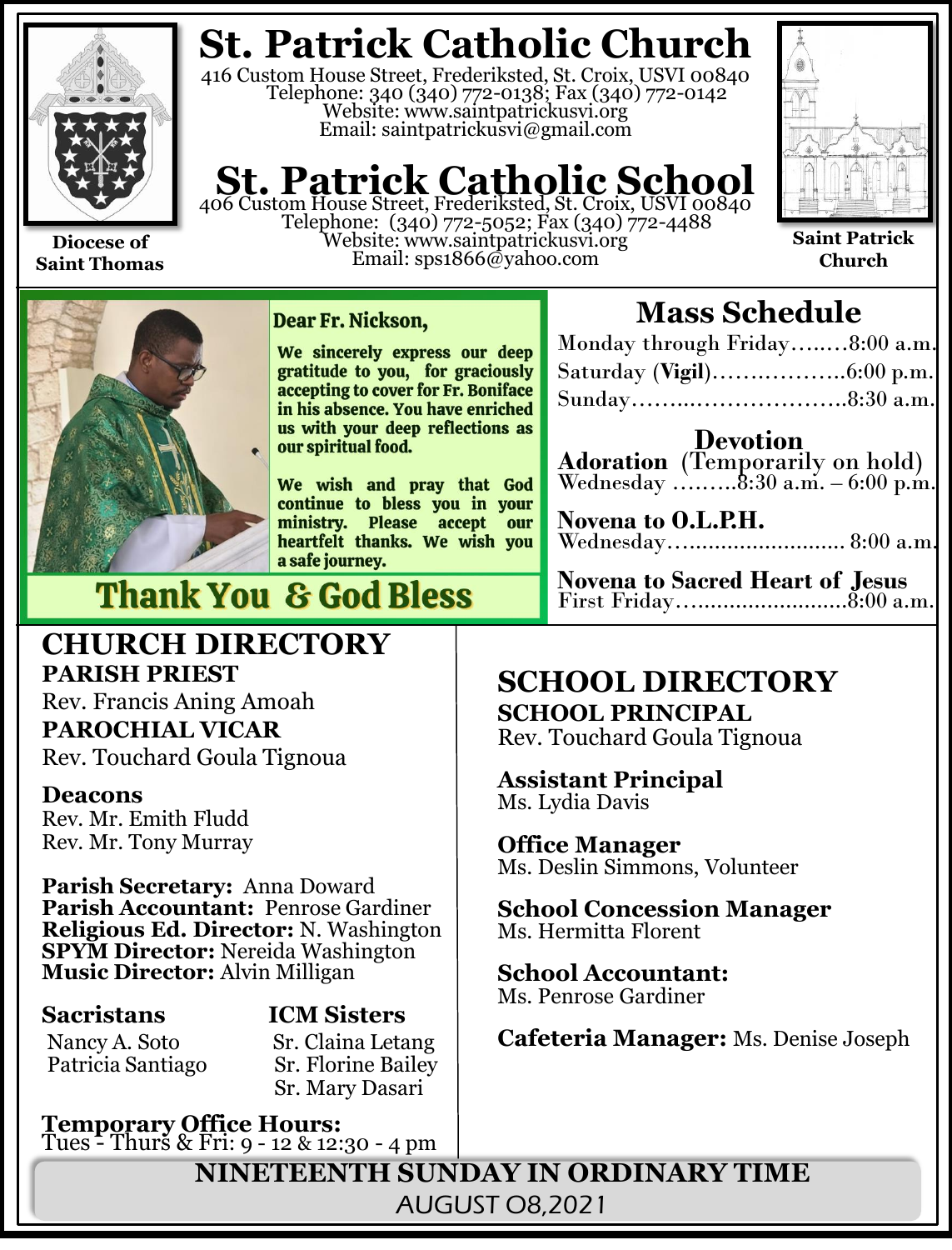## **NINETEENTH SUNDAY IN ORDINARY TIME AUGUST 08, 2021**

## **MASS INTENTIONS**

**SATURDAY, August 07, 6:00 PM.** + Leona M. Garvey, Repose of Soul/Meryl Maynard **SUNDAY, August 08, 8:30 AM. -** Junie Edwards, Birthday Blessings/ Junie Edwards Daphney Davis, Birthday Blessings/ Family **MONDAY, August 09, 8:00 AM.** + Augustin Doward, Birthday Remembrance/Anna Doward **TUESDAY**, **August 10, 8:00 AM.** + Ramona Garcia, Repose of Soul/ Maria Mulero **WEDNESDAY, August 11, 8:00 AM.** + Fredericka Felix, Repose of Soul/Barbara Lancaster & Family **THURSDAY, August 12, 8:00 AM.** - God's Grace of Protection against Hurricanes **FRIDAY, August 13, 8:00 AM.** – Lena Shulterbrandt, Repose of Soul/ Anna Doward **SATURDAY, August 14, 6:00 PM** + David MacWay. Repose of Soul/ Duval family **SUNDAY:** 1kGS 19:4-8 *Cross, Virgin & Martyr Priest, Martyrs*

## **SCRIPTURE READINGS OF THE WEEK**

|                                           | Eph 4:30-5:2        |
|-------------------------------------------|---------------------|
|                                           | Jn 6:41-51          |
|                                           |                     |
| <b>MONDAY:</b>                            | Dt 10:12-22         |
| <b>Saint Teresa Benedicta of the</b>      | Mt 17:22-27         |
| Cross, Virgin & Martyr                    |                     |
|                                           |                     |
| <b>TUESDAY:</b>                           | 2Cor 9;6-10         |
| Saint Lawrence, Deacon & Martyr           | Jn 12:24-26         |
|                                           |                     |
| <b>WEDNESDAY:</b>                         | Dt 34:1-12          |
| <b>Saint Clare, Virgin</b>                | Mt 18:15-20         |
|                                           |                     |
| <b>THURSDAY</b>                           | Jos 3:7-10,11,13-17 |
| Saint Jane Frances de Chantal, Religious  | Mt 18:21-19:1       |
| <b>FRIDAY</b>                             | Jos 24:1-13         |
|                                           |                     |
| <b>Saint Pontain, Pope and Hippolytus</b> | Mt 19:3-12          |
| <b>Priest, Martyrs</b>                    |                     |
| <b>SATURDAY:</b>                          | Jos 24:14-29        |
| Saint Maximilian Kolbe, Priest & Martyr   | Mt 19:13-15         |
|                                           |                     |

### *PRAY FOR THE SICK & SHUT-INS*

#### *Please pray that they may find comfort and healing in Christ.*

Steve Alexander, Olivia Anger, Nicholas Andrew, Marilyn Bailey, Eric Belcher, George Bondieumaitre, Debra Bruce, Virginia Burke, Fred Calvillo, William Carino, Ninon Gussman Carr, Norma Carillo, Paulette Christopher, Victorino Cruz, Matthew Donelley, Anna D'Souza, Norma Dyer, Harold Fisher, Sr.,, Kimberly Fludd, Johnetta Goodloe, Sarah Gordon, Dr. Amy Hardin, Enis Hilaire, Urla Isaac, Lidia Jiminez, , Eleanor Johnson, Alma John, Ann Joseph, Electra Joseph, Rose Joseph, Edwin Josiah, Jeannie Krigger, T'Agho Lopez, Chamarla Louis, Felina Artigo, Gwendolyn Lucas, Kathleen Smith-Maccow, Marla Matthew, Carlos Matus, Luz Melendez, Beverly Nesbitt, Bevon Nicholas, Marilyn Nicks, Ann Parris, Fr. Simon Peter, Geralda Pickering, Michelle Gibbs Riviere, Carmen Russell, Henrietta Sandy, Jose Manuel Santana, Martha Lena St. Juste, Eric Thomas, Juan Valentin, , Vincent Urgent, Inez Walker, Deacon Oliver Washington, Ann Weikel, Inez Williams, Simeon Williams, Curtis Williams, Joseph Wilson, Ingerborg McIntosh, William Lang, Anita Pulpul & Kemit Lewis, Noel Lercana & Bertille Samuel, Lewis Eugene, & Vilma C. Johnson, Fanny Andrews Clarke, Kesha Tatum.

*(Please call the Church Office to add or remove names to/from this list Church)*

## **MASS ATTENDANCE – JULY 31/AUG . 01, 2021**

**Saturday** 6:00pm Holy Mass 34 **Sunday** 8:30am Holy Mass 69. Total 103

### **Preserve the Past Campaign in Progress**

Our Church restoration project is in progress and your contribution is still welcome. Please call the church office or contact a minister of hospitality for the contribution envelope.

#### **SECOND COLLECTION FOR T MONTH OF AUGUST 2021**

School Support……….……… August 01 Maintenance Fund….………August 07-08 Capital Improvements……….August 14-15 Property Insurance………… August 21-22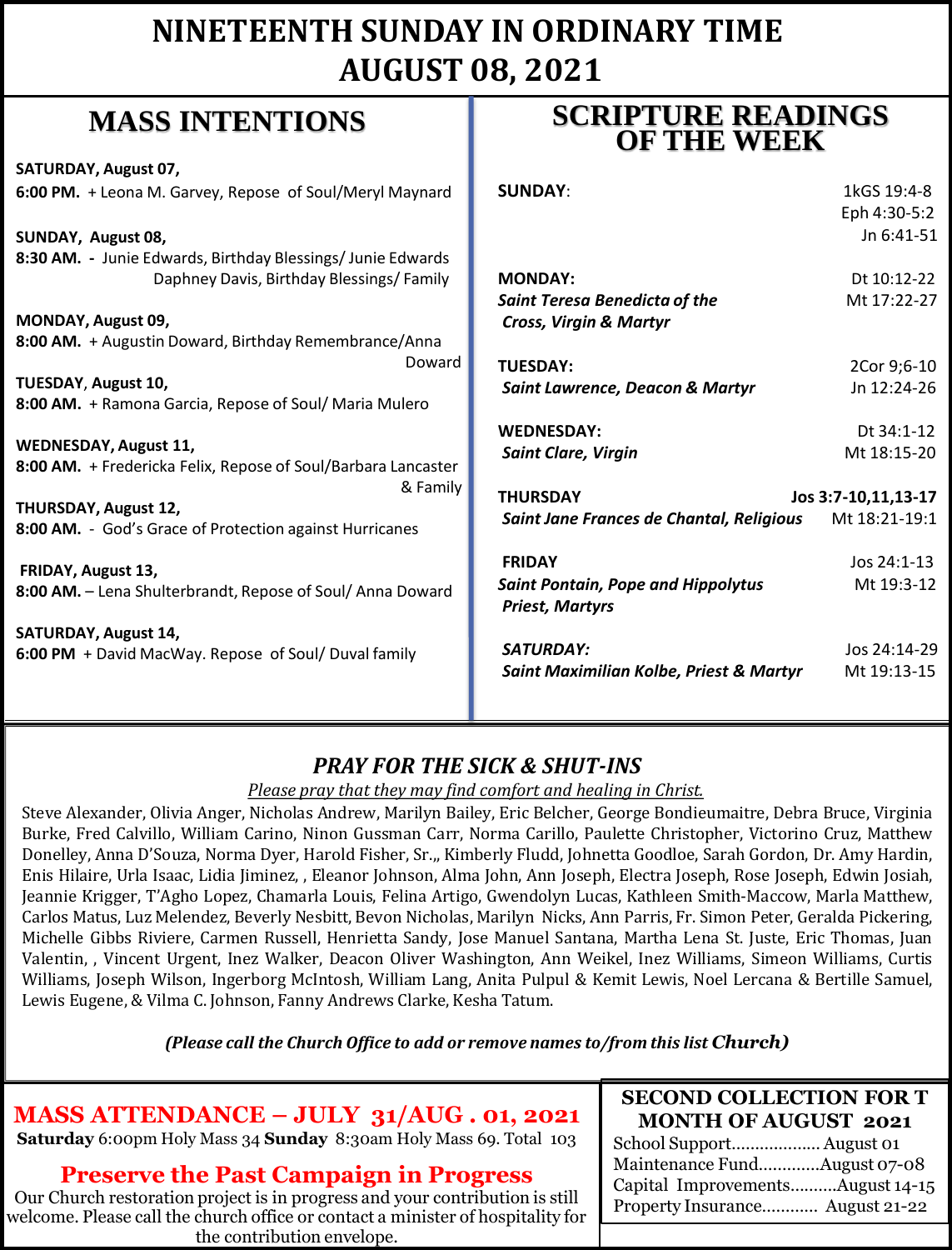## Announcements



#### **Seven Days Sanctuary Lamp Devotion**

The Sanctuary Lamp which burns in the Sanctuary of our church, the reminder of the Lord's Presence in the Most Holy Eucharist, will burn from August 8 to August 14. For Josephine Wilshire, in Thanksgiving to God for His Blessings upon her family, requested by Josephine Wiltshire

#### **Saint Patrick Catholic School 2021-22 School Year**

Saint Patrick Catholic School will reopen for the 2021-22 school year on Monday, August 23, 2021. There will be a mandatory parent orientation meeting held on Thursday, August 19, 2021 at 5:30pm in St. Gerard's Hall. Registration is still ongoing. The registration fee is \$250. Applications can be downloaded from the website or can be picked up at the School Office. We are also hiring for teacher's position. To apply, please contact the school office at (340) 772-5052.

#### **Hurricane Season**

As the hurricane season is upon us, let us all take a few moments everyday to pray and ask the good Lord to spare the Virgin Islands and all the islands in the Caribbean and the Continental United States from the ravages of Hurricanes, May our Lord God bless and protect us. Amen

#### **2021 Christmas Raffle Books**

The Raffle Books are still available at both School and Church offices. Also available at the rear of the Church every weekend after Holy Masses. This is the only major fundraiser for our parochial school. We rely on your support for its success. We thank you in advance.

#### **Necrologium (Death Announcement)**

Raphael (Bucky) Plaskett a Parishioner, died on July 23,2021. Funeral Holy Mass will be celebrated on Tuesday, August 10<sup>th</sup>, 2021 at 10:30 AM her at St. Patrick Church. Eternal rest grant unto him, O Lord, and let the perpetual light shine upon him. May the souls of all the faithful departed through the mercy of God rest in peace. Amen

## Please make arrangements with parish priest 6 months before your wedding.

#### **Confraternity of Christian Doctrine (CCD) Classes**

Classes are held every Sunday during the school year and begin with attendance and instruction in the classroom at 8:30 a.m. followed by Mass at 10:00 a.m.

#### **Rite of Christian Initiation of Adults (RCIA) Classes**

RCIA is the journey of faith by which interested persons become members of the Roman Catholic Church. The program instructs adults to enter into full communion with the Catholic Church through Baptism and/or Confirmation and Holy Communion. To register, please call the church office at (340) 772-0138.

#### **Sacrament of Penance**

Confession is the sacrament that allows us to admit our faults and develop humility, but the most profound part is we get to experience Christ's gift of mercy.

Weekdays……………….…………….... 15 min. before Holy Mass Weekends………………………………. 30 min. before Holy Mass

#### **Funerals**

All funeral services begin at 10:30 a.m. Viewings at 9:30 am. No funerals are held on weekends. Arrangements must be made with the Church before funeral arrangements with the funeral home.

#### **Sacrament of the Anointing of the Sick**

Please call the rectory at (340) 772-0138 whenever a family member or friend is seriously ill or hospitalized.

#### **Parish Registration**

Parishioners who are 18 years and older are invited to register at the Church Office as well as become active and contributing members. We would like to maintain an upto-date listing of all St. Patrick parishioners. Registration also helps in providing quick services for the request and proof of miscellaneous church letters for individuals, Baptism, Confirmation, etc.

**Bulletin announcements must be submitted to the Church Office by Wednesday at noon**

## Parish Information

#### **Sacrament of Baptism**

**Sacrament of Marriage**

Fourth Sunday of each month. Please register your children at the Church Office. Present a copy of the child(ren) birth certificate(s). Classes for parents & godparents are on the 1st, 2<sup>nd</sup> and 3<sup>rd</sup> Tuesday from 6:00 p.m. until 7:00 p.m. each month.